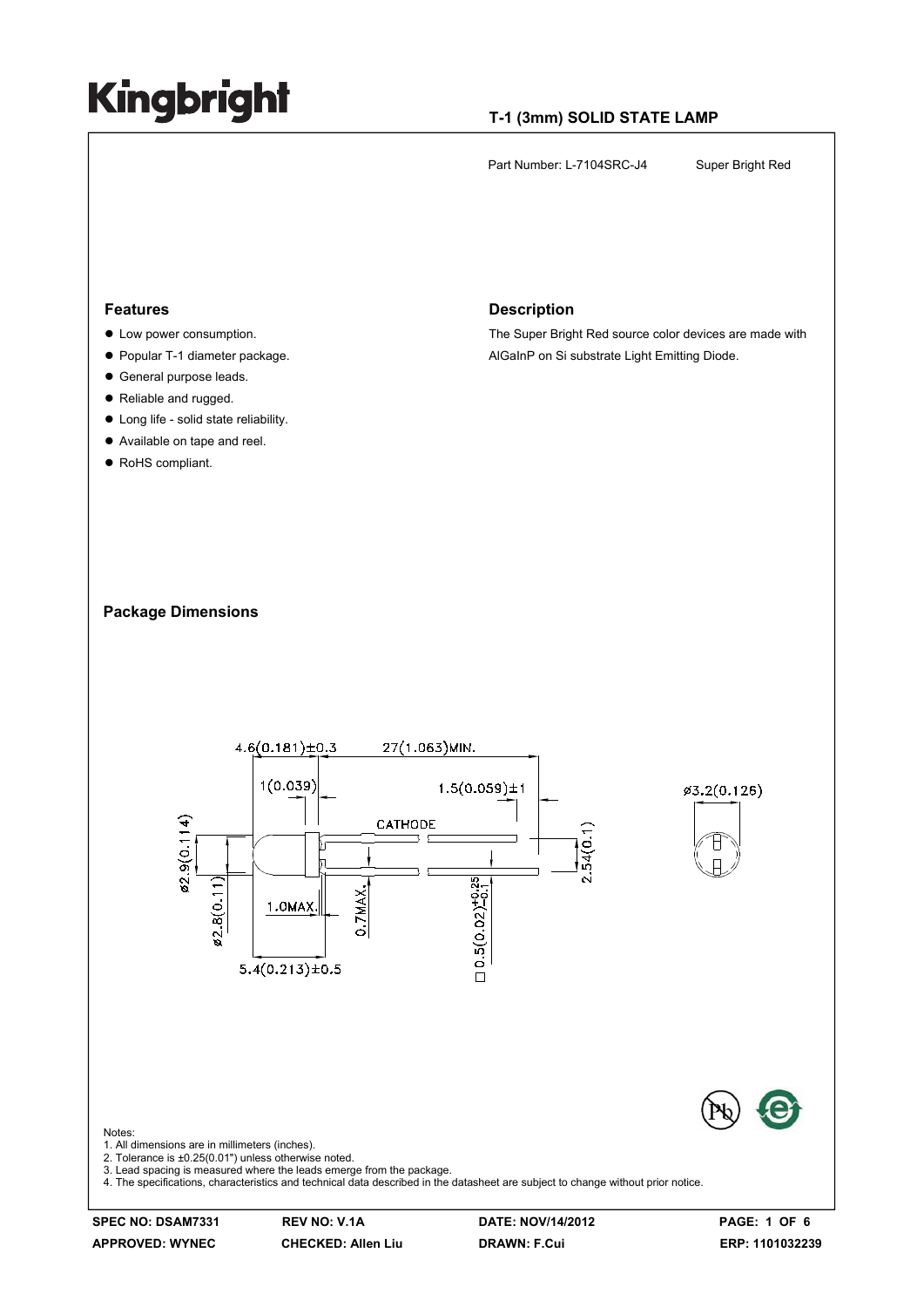### **Selection Guide**

| <b>Selection Guide</b> |                            |             |       |                        |            |  |                      |  |  |
|------------------------|----------------------------|-------------|-------|------------------------|------------|--|----------------------|--|--|
| Part No.               | <b>Dice</b>                | Lens Type   |       | Iv (mcd) [2]<br>@ 20mA |            |  | Viewing<br>Angle [1] |  |  |
|                        |                            |             | Min.  | Typ.                   | 201/2      |  |                      |  |  |
| L-7104SRC-J4           | Super Bright Red (AlGaInP) | Water Clear | 3100  | 4500                   | $34^\circ$ |  |                      |  |  |
|                        |                            |             | *1000 | *1500                  |            |  |                      |  |  |

Notes:

1. θ1/2 is the angle from optical centerline where the luminous intensity is 1/2 of the optical peak value.

2. Luminous intensity/ luminous Flux: +/-15%.

\*Luminous intensity value is traceable to the CIE127-2007 compliant national standards.

### **Electrical / Optical Characteristics at TA=25°C**

| Symbol              | <b>Parameter</b>         | <b>Device</b>    | Typ. | Max. | <b>Units</b> | <b>Test Conditions</b>  |
|---------------------|--------------------------|------------------|------|------|--------------|-------------------------|
| λpeak               | Peak Wavelength          | Super Bright Red | 660  |      | nm           | $IF=20mA$               |
| <b>AD [1]</b>       | Dominant Wavelength      | Super Bright Red | 640  |      | nm           | $IF=20mA$               |
| $\Delta\lambda$ 1/2 | Spectral Line Half-width | Super Bright Red | 20   |      | nm           | $IF=20mA$               |
| С                   | Capacitance              | Super Bright Red | 45   |      | pF           | $V_F = 0V$ : $f = 1MHz$ |
| VF [2]              | <b>Forward Voltage</b>   | Super Bright Red | 2.1  | 2.5  | v            | $IF=20mA$               |
| lR                  | <b>Reverse Current</b>   | Super Bright Red |      | 10   | uA           | $V_R = 5V$              |

Notes:

1.Wavelength: +/-1nm. 2. Forward Voltage: +/-0.1V.

3. Wavelength value is traceable to the CIE127-2007 compliant national standards.

#### **Absolute Maximum Ratings at TA=25°C**

| <b>Parameter</b>              | <b>Super Bright Red</b>              | <b>Units</b> |  |
|-------------------------------|--------------------------------------|--------------|--|
| Power dissipation             | 75                                   | mW           |  |
| DC Forward Current            | 30                                   | mA           |  |
| Peak Forward Current [1]      | 150                                  | mA           |  |
| <b>Reverse Voltage</b>        | 5                                    | v            |  |
| Operating/Storage Temperature | -40 $^{\circ}$ C To +85 $^{\circ}$ C |              |  |
| Lead Solder Temperature [2]   | 260°C For 3 Seconds                  |              |  |
| Lead Solder Temperature [3]   | 260°C For 5 Seconds                  |              |  |

Notes:

1. 1/10 Duty Cycle, 0.1ms Pulse Width.

2. 2mm below package base.

3. 5mm below package base.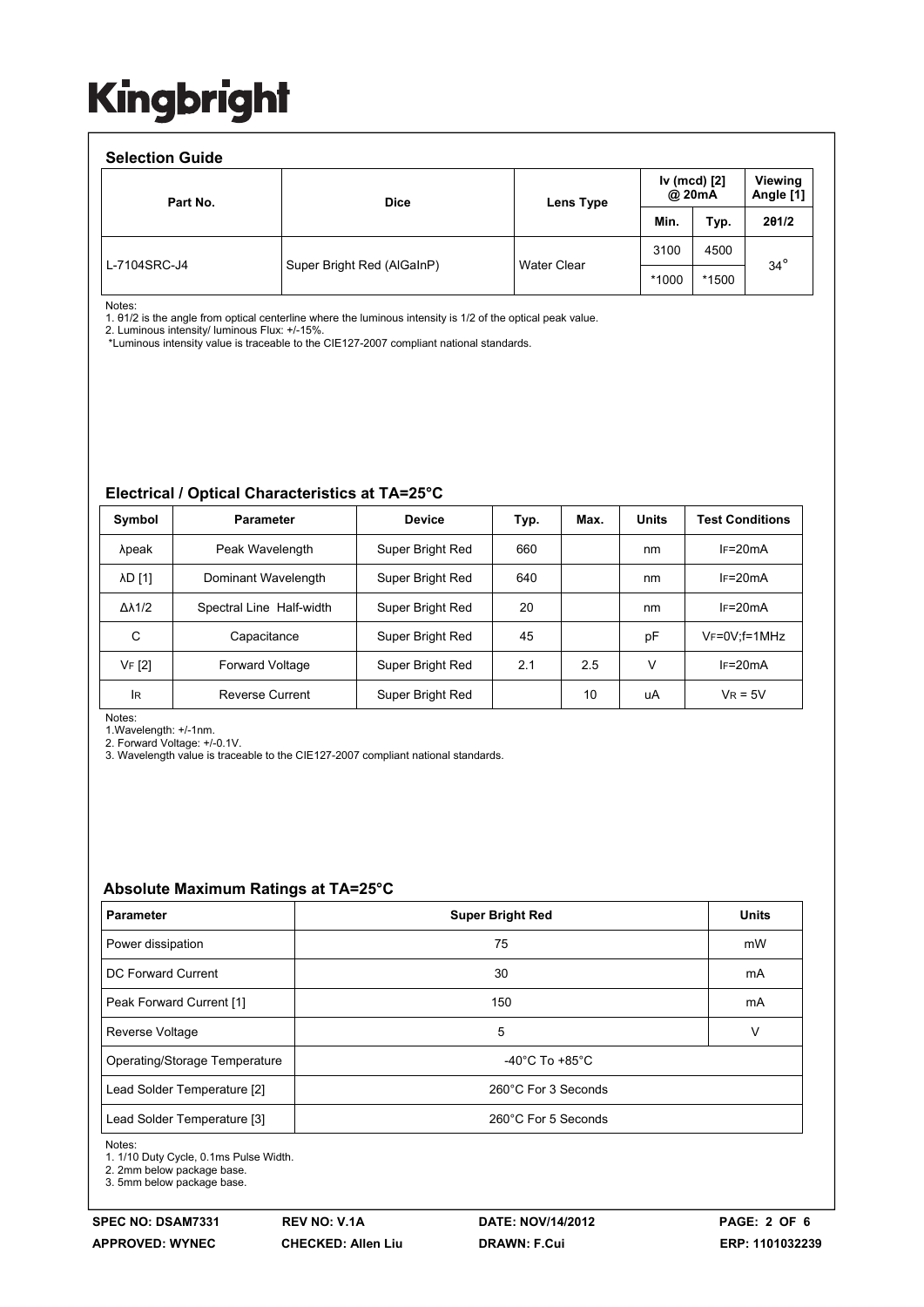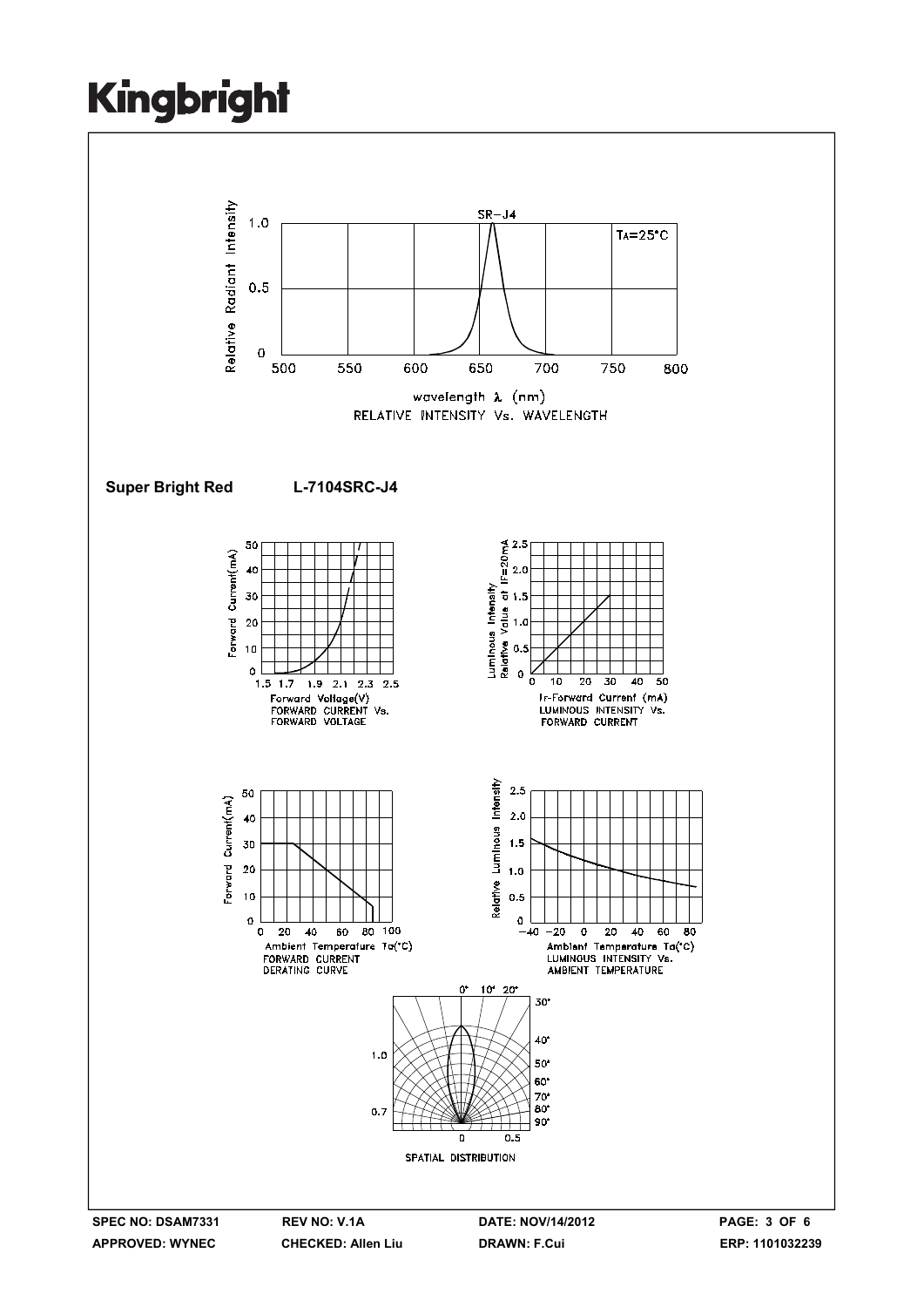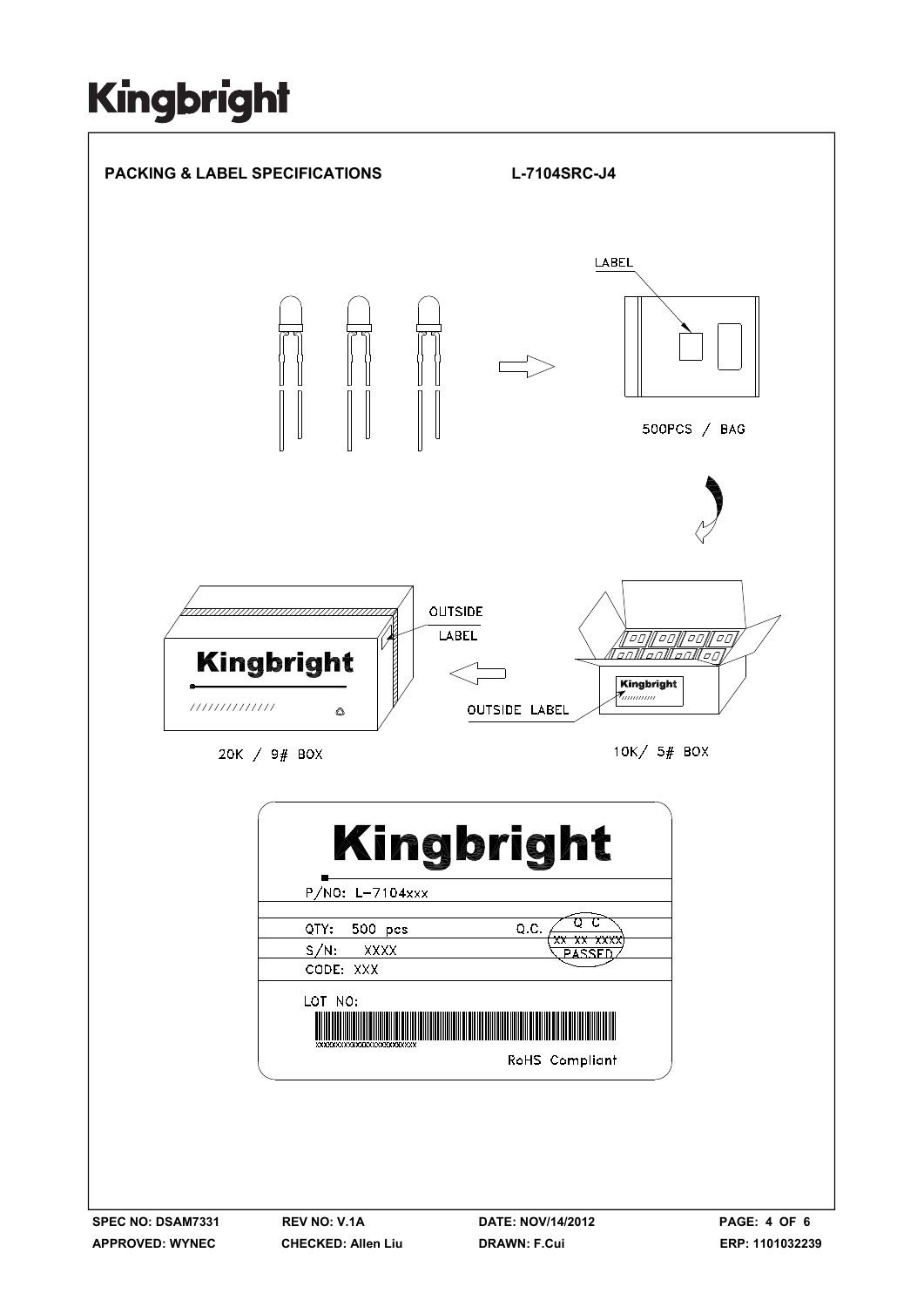### **PRECAUTIONS**

1. The lead pitch of the LED must match the pitch of the mounting holes on the PCB during component placement. Lead-forming may be required to insure the lead pitch matches the hole pitch. Refer to the figure below for proper lead forming procedures.  $(Fiq. 1)$ 



" $\bigcap$ Correct mounting method "  $\times$  " Incorrect mounting method

- 2. When soldering wire to the LED, use individual heat-shrink tubing to insulate the exposed leads to prevent accidental contact short-circuit.  $(Fig.2)$
- 3. Use stand-offs (Fig.3) or spacers (Fig.4) to securely position the LED above the PCB.



- 4. Maintain a minimum of 2mm clearance between the base of the LED lens and the first lead bend. (Fig. 5 and 6)
- 5. During lead forming, use tools or jigs to hold the leads securely so that the bending force will not be transmitted to the LED lens and its internal structures. Do not perform lead forming once the component has been mounted onto the PCB. (Fig. 7)